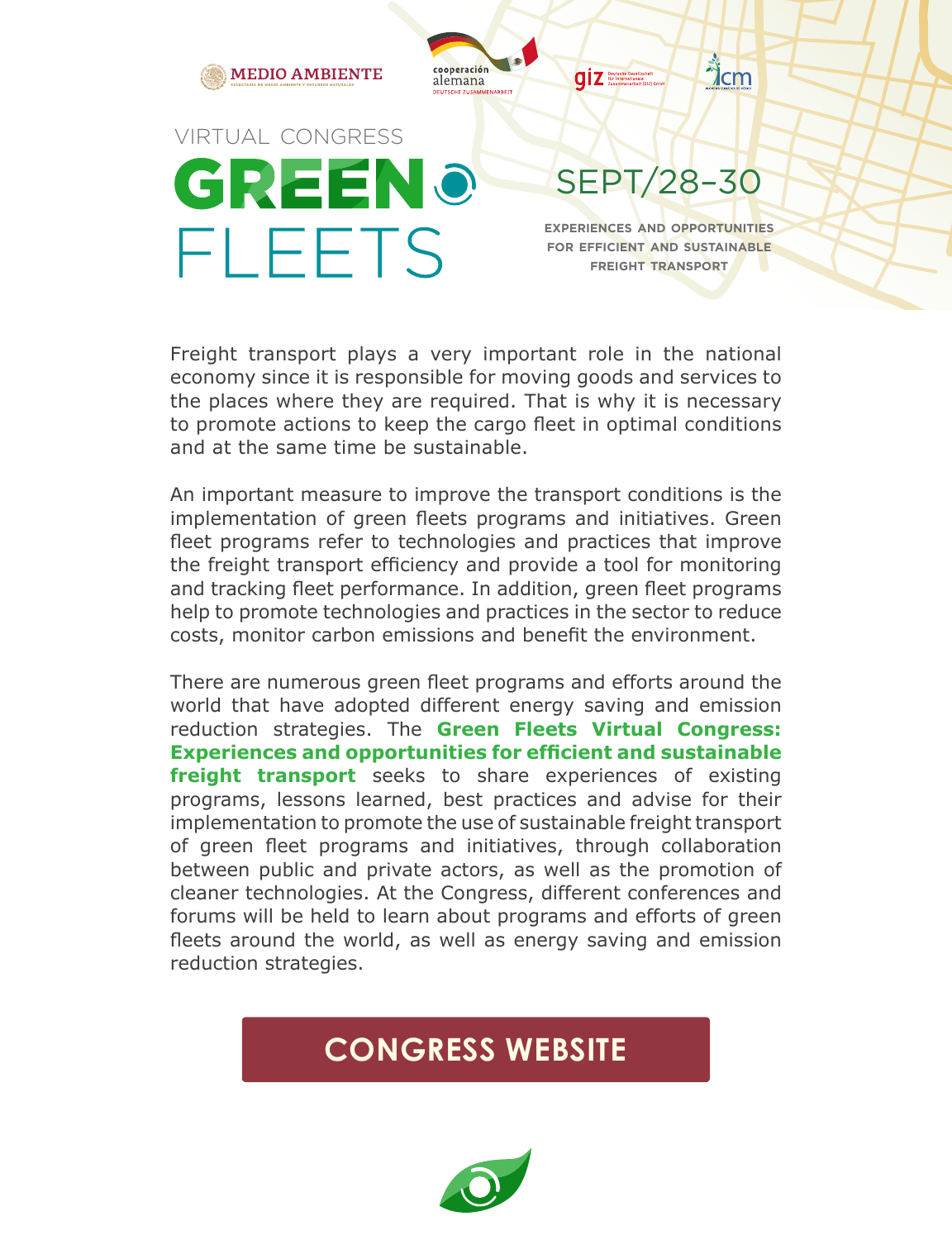### VIRTUAL SUMMIT SEPT/28-30 GREENOFLEETS



#### **CONGRESS OBJECTIVE**

To promote the use of sustainable freight transport through green fleet programs and initiatives due to collaboration between public and private actors.

### **PRELIMINARY AGENDA**

**REGISTRATION**

#### **Day 1 TUESDAY 28**

#### **Experiences from Green Freight programs and initiatives**

Objective: Share experiences of existing Green Freight programs, lessons learned, best practices and advice for their implementation.

| $10:00 - 10:05$ | Welcome                                                                                                                | Organizing committee                                                                                                                                                                                     |
|-----------------|------------------------------------------------------------------------------------------------------------------------|----------------------------------------------------------------------------------------------------------------------------------------------------------------------------------------------------------|
| $10:05 - 10:20$ | <b>Inauguration</b>                                                                                                    | <b>Mtro. Tonatiuh Herrera Gutiérrez</b><br>Undersecretary for Development and Environmental<br><b>Standards</b><br>Ministry of Environment and Natural Resources<br>(SEMARNAT)                           |
|                 |                                                                                                                        | <b>Dennis Quennet</b><br>"Ciudades y Transporte Sustentable" Program Director<br>Deutsche Gesellschaft für Internationale Zusammenarbeit<br>(GIZ)                                                        |
|                 |                                                                                                                        | <b>Dr. Adrián Fernández</b><br><b>Executive Director</b><br>Iniciativa Climática de México (ICM)                                                                                                         |
| $10:20 - 11:20$ | Keynote Lecture The<br>challenges of transport<br>towards sustainability                                               | Ing. Eduardo Olivares Lechuga<br>Director of Strategic Projects in Low Carbon Technologies<br>Instituto Nacional de Ecología y Cambio Climático<br>(INECC)                                               |
|                 |                                                                                                                        | <b>Marie Colson</b><br>Institute for Energy and Environmental Research<br>Heidelberg (IFEU)                                                                                                              |
| $11:20 - 12:50$ | Forum International<br>experiences of green<br>freight programs, what<br>have we learned and<br>what needs to be done? | <b>Judith Trujillo (MEXICO)</b><br><b>Programa Transporte Limpio</b><br>Ministry of Environment and Natural Resources<br>(SEMARNAT)<br><b>Buddy Polovick (UNITED STATES)</b><br><b>Smart Way Program</b> |
|                 |                                                                                                                        | US Environmental Protection Agency (EPA)<br>Cristina Victoriano Bugueño (CHILE)<br><b>Giro Limpio</b><br>Agencia de Sostenibilidad Energética                                                            |
|                 |                                                                                                                        | <b>Andreij Pozdniakov (CANADA)</b><br><b>Smartway</b><br>Natural Resources Canada (NRCan)                                                                                                                |
|                 |                                                                                                                        | <b>María Inés Hidalgo</b> (ARGENTINA)<br><b>Programa Transporte Inteligente</b><br>Secretaría de Energía                                                                                                 |
| $12:50 - 13:00$ | End day 1                                                                                                              | Organizing committee                                                                                                                                                                                     |

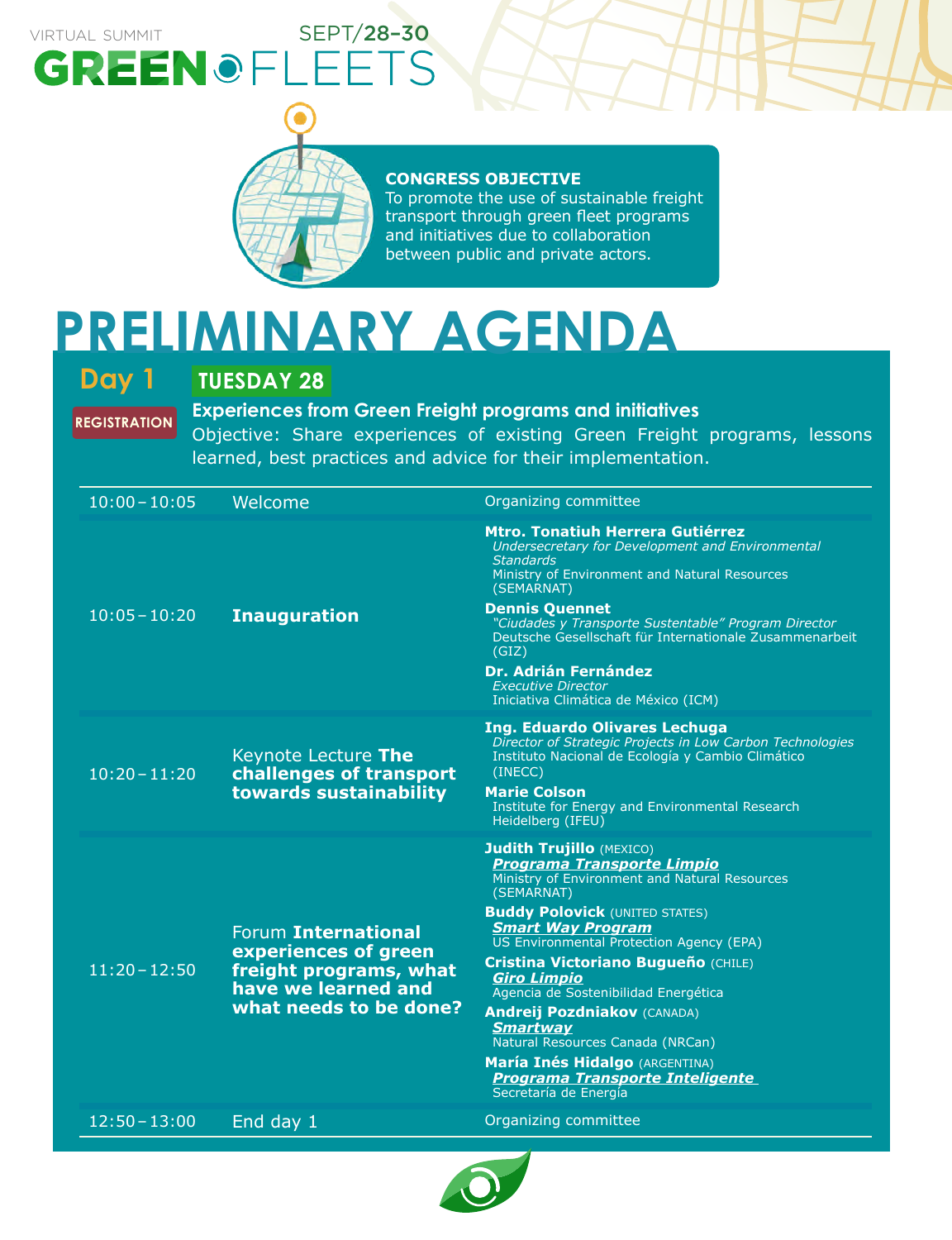# VIRTUAL SUMMIT SEPT/28-30<br>
GREEN OFLEETS

| Day 2<br><b>REGISTRO</b> | <b>WEDNESDAY 29</b><br><b>Innovation and Technology</b><br>complement Green Freight programs. | Objective: Present innovations and current technology advantages that                                                                                                                                                                                                                                                                                                                                                                                                                                                                     |
|--------------------------|-----------------------------------------------------------------------------------------------|-------------------------------------------------------------------------------------------------------------------------------------------------------------------------------------------------------------------------------------------------------------------------------------------------------------------------------------------------------------------------------------------------------------------------------------------------------------------------------------------------------------------------------------------|
| $9:00 - 9:10$            | Welcome day 2                                                                                 | Organizing committee                                                                                                                                                                                                                                                                                                                                                                                                                                                                                                                      |
| $9:10 - 10:10$           | Keynote lecture<br><b>Transport, technology</b><br>and new trends                             | <b>Ing. Salomón Elnecavé</b><br><b>Federal Autotransport General Director</b><br>Secretaría de Comunicaciones y Transportes (SCT)<br><b>Prof. Alan McKinnon</b><br>Kühne Logistics University                                                                                                                                                                                                                                                                                                                                             |
| $10:10 - 11:40$          | <b>Panel Technological</b><br>trends in the freight<br>transport                              | <b>Graeme Shrriff</b><br>Investigator<br>UNIVERSITY OF SALFORD<br><b>Gernot Liedtke and Anna Bürklen</b><br><b>Commercial Transport Department Chief and Associate</b><br>Investigator<br><b>DLR</b><br><b>Gerrit Stumpe</b><br>eHighway Business Developer<br><b>SIEMENS Mobility eHighway</b><br>Luisa Sierra Brozón<br><b>Energy Program Associate</b><br>Iniciativa Climática de México (ICM)<br><b>Javier García</b><br><b>Transport Energy Saving Director</b><br>Comisión Nacional para el Uso Eficiente de la Energía<br>(CONUEE) |
| $11:40 - 11:50$          | End day 2                                                                                     | Organizing committee                                                                                                                                                                                                                                                                                                                                                                                                                                                                                                                      |